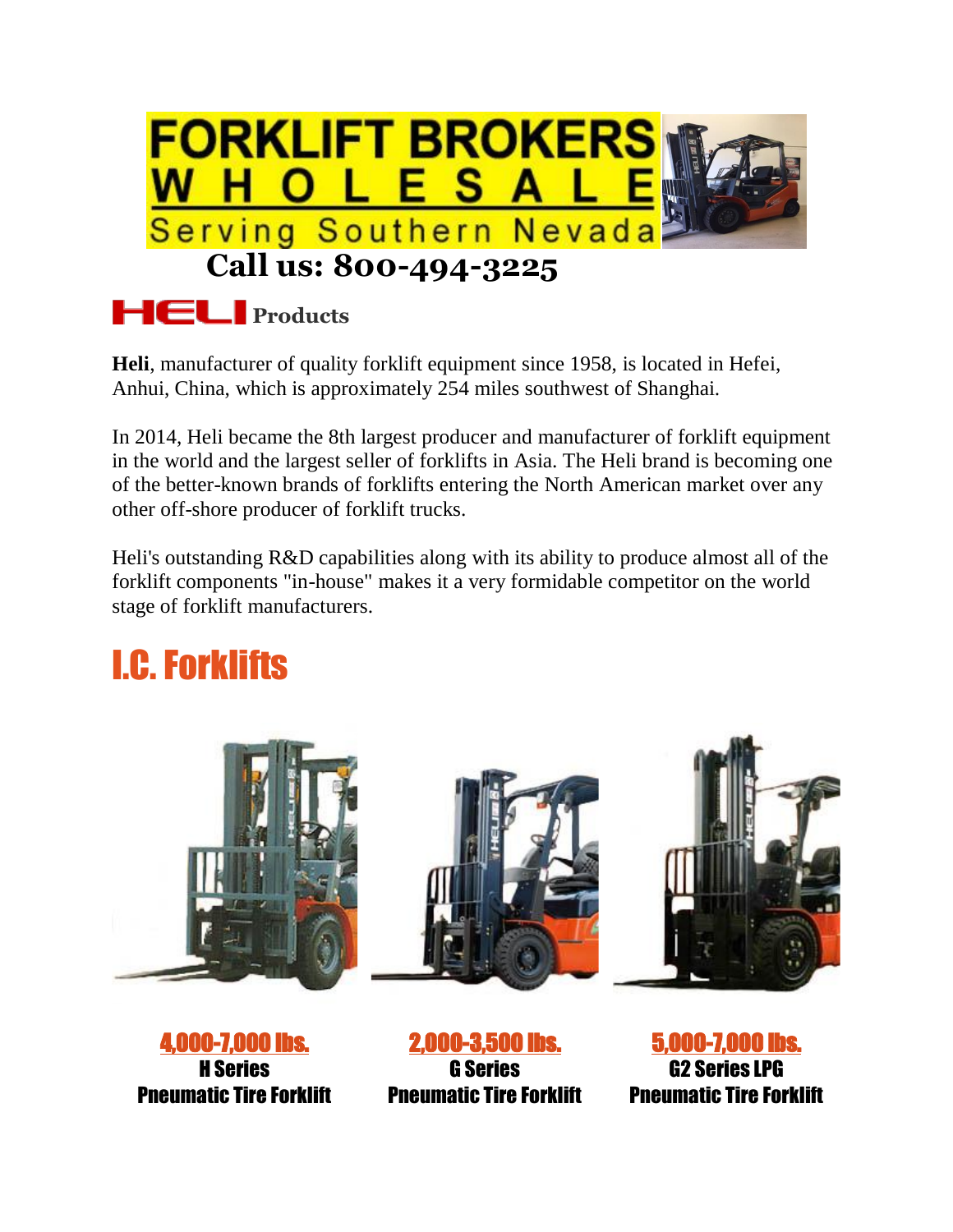





[2,000-7,000 lbs.](http://www.industrialforklifts.com/downloads/G%20Series%20Diesel.pdf) G Series Diesel Pneumatic Tire Forklift

[4,000-6,500 lbs.](http://www.industrialforklifts.com/downloads/H3C%20Series%204000%20to%206500%20Cushion.pdf) [CPYD20-32-M1H I.C](http://www.industrialforklifts.com/downloads/H3C%20Series%204000%20to%206500%20Cushion.pdf) **[Cushion Tire Forklift](http://www.industrialforklifts.com/downloads/H3C%20Series%204000%20to%206500%20Cushion.pdf)** 

[26,500-30,000 lbs.](http://www.industrialforklifts.com/downloads/CPCD120-135-Spec%20Sheet-IF.pdf) CPCD120-135 Diesel Forklift Truck







[11,000-22,000 lbs.](http://www.industrialforklifts.com/downloads/CPCD120-135-Spec%20Sheet-IF.pdf) G Series Diesel Pneumatic Tire Forklift

4,000-7,000 lbs. CPYD20-35-M2H Pneumatic Tire Forklift COMING SOON

36,000 lbs. CPCD160 Diesel Forklift Truck COMING SOON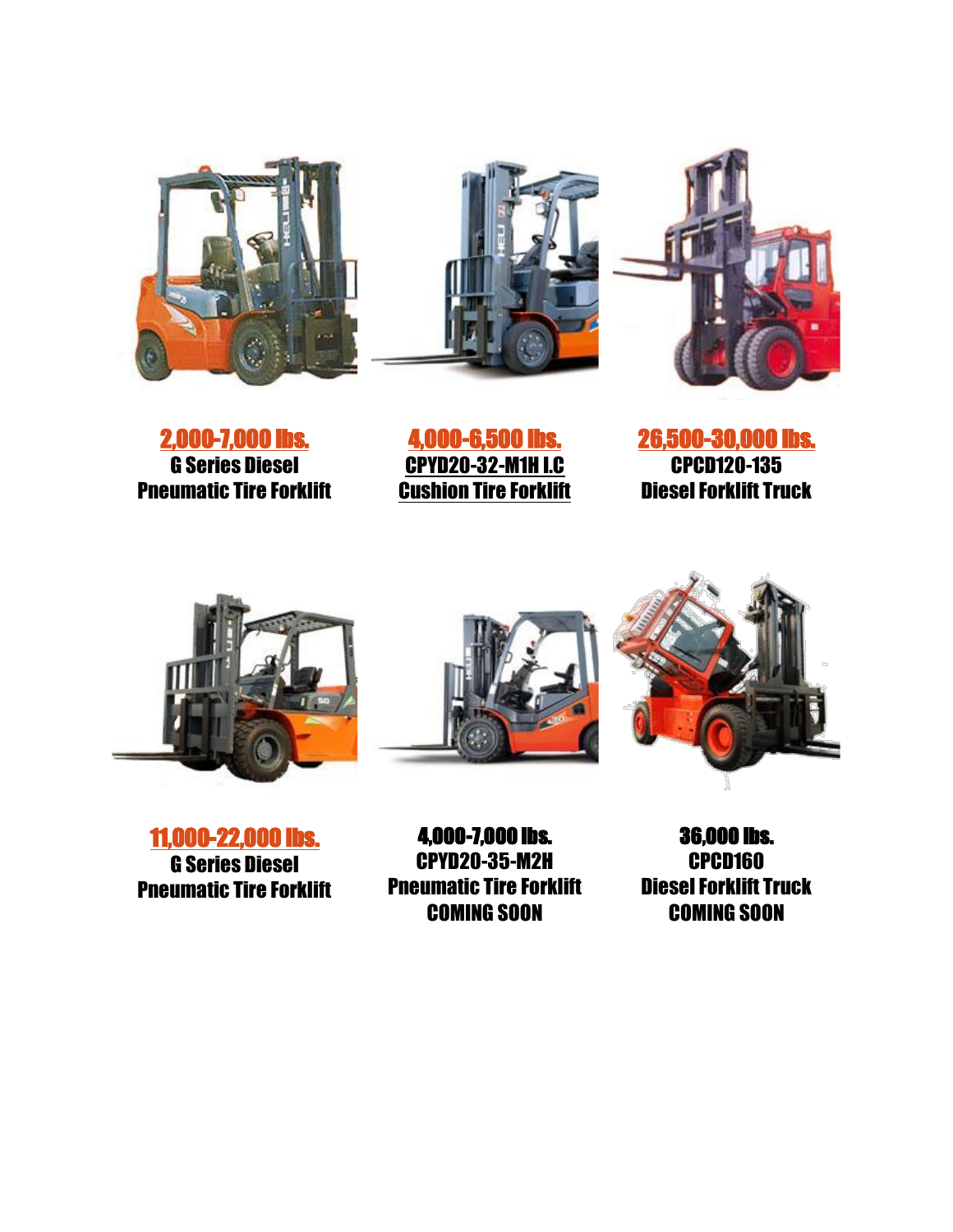

New H Series [Pn](http://www.industrialforklifts.com/downloads/CPYD40-50.pdf)eumatic (coming soon)



[8,000-10,000 lbs.](http://www.industrialforklifts.com/downloads/CPYD40-50.pdf) CPYD/CPCD40-50 H-Series Gas/LPG/Dual Fuel/Diesel G [Series Diesel](http://www.industrialforklifts.com/downloads/11,000-22,000LBSHSeries.pdf) [Pneumatic Tire Forklift](http://www.industrialforklifts.com/downloads/11,000-22,000LBSHSeries.pdf)

## Electric Sit-Down Riders



[2,000-4,000 lbs.](http://www.industrialforklifts.com/downloads/3-Wheel%20Electric.pdf) Three Wheel G Series AC Electric Forklift





[4,000-6,500 lbs.](http://www.industrialforklifts.com/downloads/Elect%20Cush%20Forklift%20Single%20Pages.pdf) G Series 48V AC Electric Forklift

[6,000-7,000 lbs.](http://www.industrialforklifts.com/downloads/CPD30-35%20G%2080V%20Elec.pdf) G Series 80V AC Electric Forklift